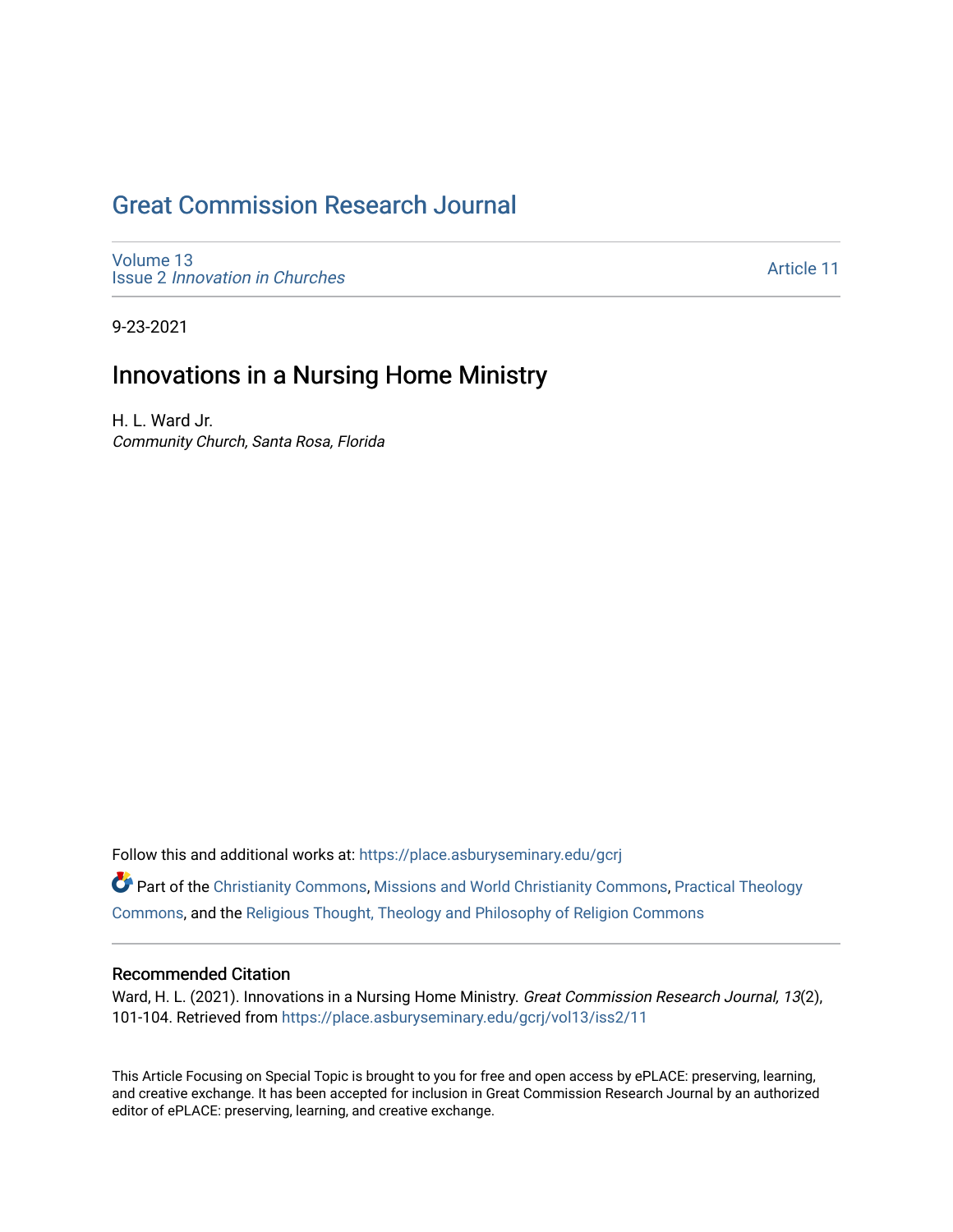# **Innovations in a Nursing Home Ministry**

*H. L. Ward, Jr.*

When I think of innovation, the first person who comes to mind is the fictional character, Angus "Mac" MacGyver, the star of a hit television series that was first introduced in 1985 and later rebooted in 2016. Special Agent MacGyver was quite adept at getting out of a jam using his genius intellect, a Swiss Army knife, and any basic items available in his immediate vicinity. He never seemed to panic and always kept focus, which allowed him to come out on top of any situation without resorting to violence or use of deadly force. MacGyver was an innovator and was always capable of adapting to changes without succumbing to distress. As a result, he preserved his life and those whom he was entrusted to save.

Innovation is the buzzword for responding to the multi-faceted challenges presented by the pandemic. Over the past year, I have found myself navigating the "new normal" in ministry practices amidst the restrictions placed upon our evangelistic outreach to the local nursing homes here in northwest Florida. Before I explain the particular innovation we implemented, I would like to give you some background information.

Approximately five years ago, I was led to start a ukulele group that would rehearse weekly with the intent to perform monthly at our area nursing home. Although we played sacred and secular tunes, I would always weave the Gospel into every performance. Unlike any other form of treatment, music awakens the spirit of those held physically and mentally captive through dementia, Alzheimer's or Parkinson's diseases. Several members of our congregation were on the senior living side of the residence, but many had moved over to memory care due to these illnesses. We felt those in the nursing home were often overlooked and forgotten – their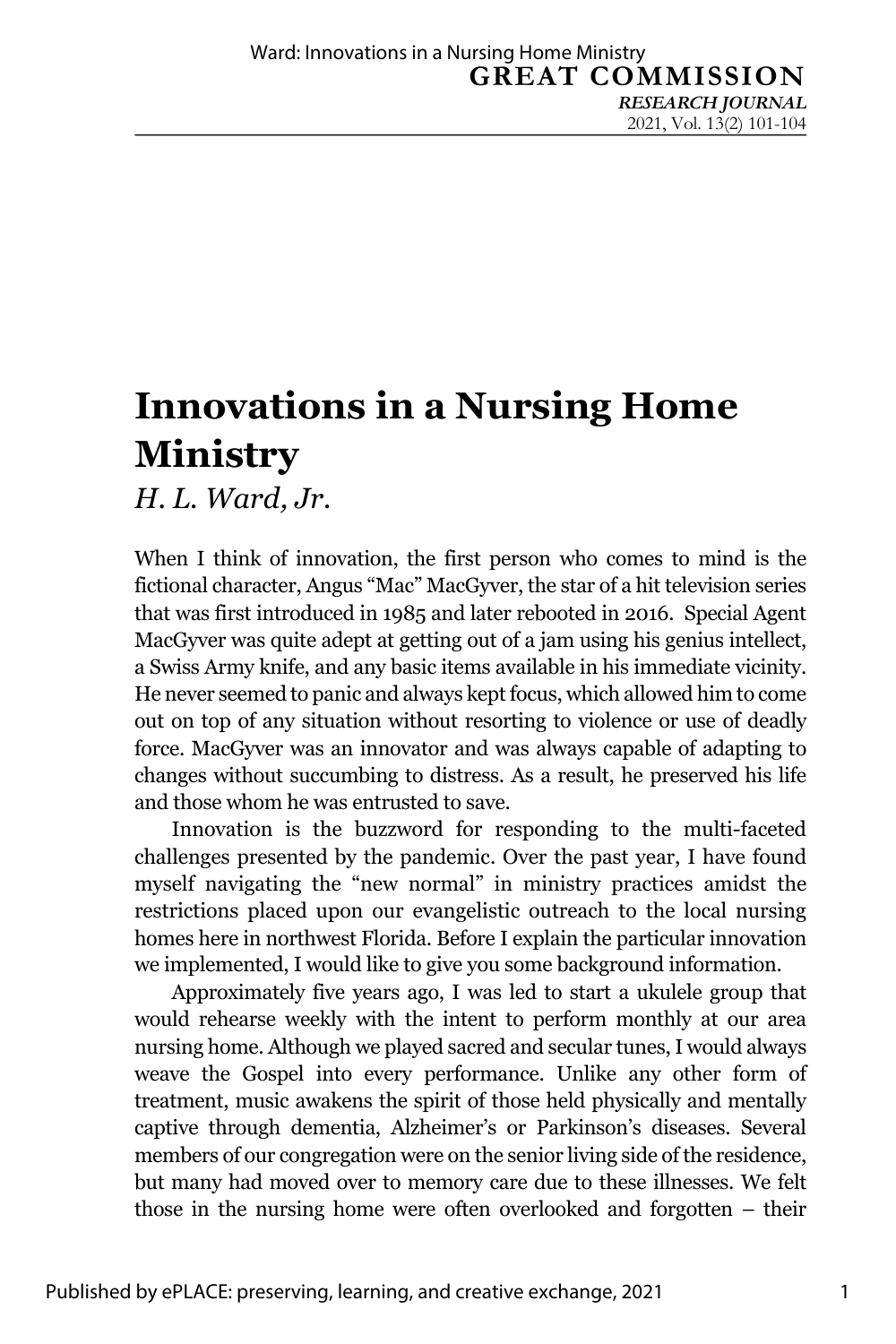memory truly lost. We were faithful to honor the Lord's calling to go and share His love and truth through music to them – no matter how much time they had left with us. As we sang the familiar hymns, I could see those lips move and sing with us. Their faces lit up and their eyes twinkled. Even the residents that were not necessarily connected with a church felt the Spirit of God move through His Word and power. It was awesome to behold, and over the course of the next several years, our musical outreach ministry gained momentum exponentially. In the course of a year, we added an additional group of ukulele players comprised of third through eighth graders. They were assigned to another local nursing home. Over the course of four years, these groups rehearsed weekly and performed monthly as part of an evangelistic outreach ministry of Community Church. During the summer months the groups would combine in their efforts and facilitated an environment where five generations could interact and serve the community.

In March of 2020, everything came to a grinding halt. We were restricted from entering any of the facilities because of the COVID pandemic. Initially, we were also restricted from rehearsing in person. The ministry doors into the nursing homes were literally closed. We all desired to find a way to stay connected and polished in our skills. It took some creative thinking, prayer, and persistence, but thanks to current communications technology, we were able to redeem the situation. I utilized a Zoom meeting setup to keep everyone together and informed on our next steps. I began praying for wisdom to know how I could still minister to those disconnected from our merry band of ukulele players. Zoom meetings provided such a great opportunity to keep everyone engaged through online rehearsals and discussion on evangelistic outreach continuing through the pandemic. This facilitated connection among the group and communication with the leadership for the area nursing homes.

Over the next two months, I began reaching out to the facilities to see what creative avenues we might consider to safely connect and encourage the residents. While the age group at the nursing homes was considered at-risk for COVID, I knew the emotional impact of isolation was another huge risk factor. I began to proactively reach out to leadership and regional directors to express these concerns and seek solutions, even inviting them on our Zoom meeting calls with ukulele players. It was important for all involved to see the impact of our ministry—not to mention the strength in sheer numbers committed to seeing it through into this "new normal." We were able to convey the importance of the emotional well-being of the residents and assure leadership that we might have to figure out a way to minister—even if it meant digitally or isolated in a small area outside. Prayer and persistence in this endeavor paid off in the long run.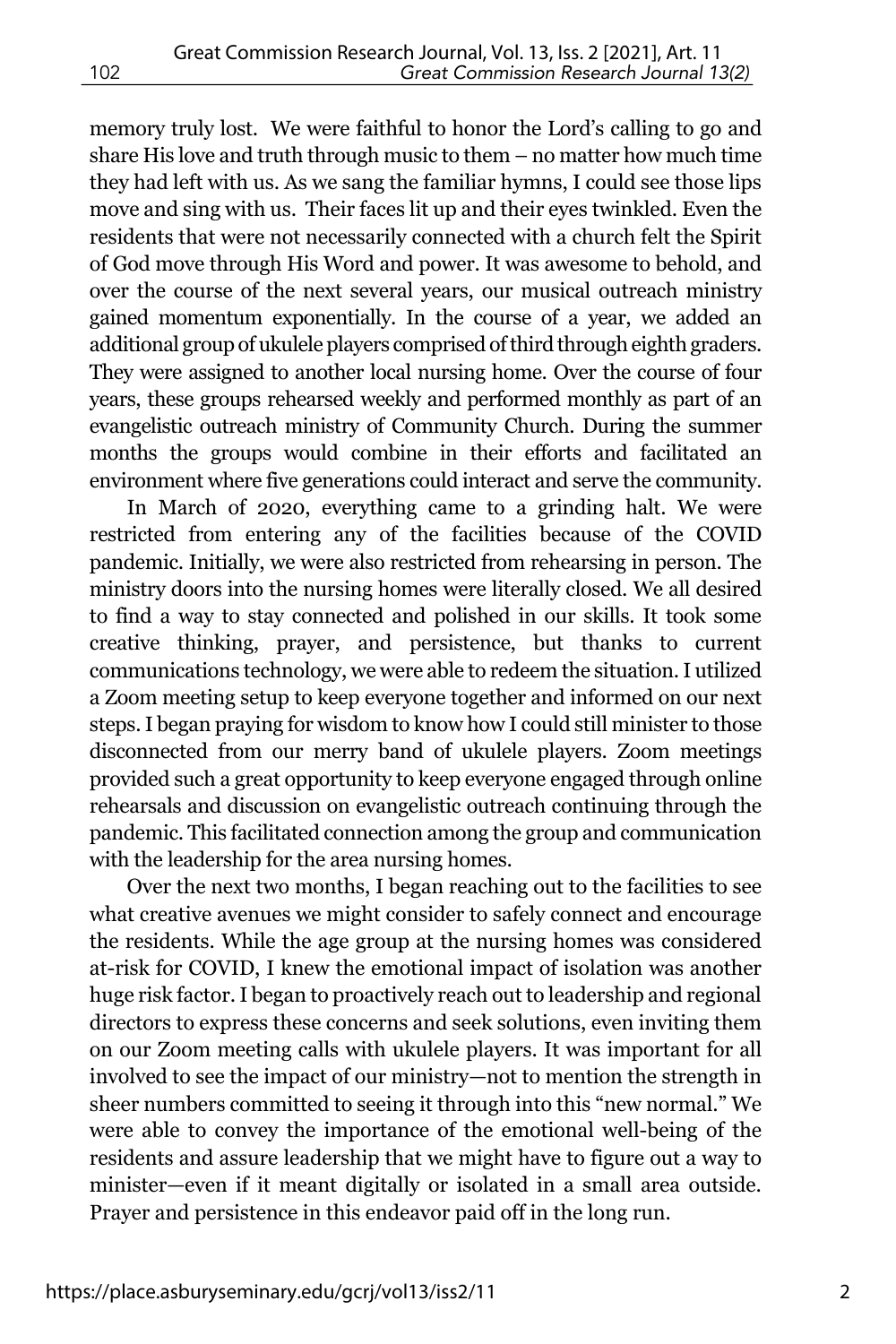*Ward* 103

Since many of the large, assisted living facilities are corporately owned, they maintain a corporate mentality to protect assets and liabilities. The legal ramifications associated with the coronavirus seemed to overshadow everything to the point that the emotional risk factors of isolation had not been adequately taken into consideration. This fact was fully realized when one of my church members in the memory care facility passed away. I ended up working with one of her local family members to plan the funeral via live stream, because no out-of-state family members were allowed to attend just one of the daughters, a son-in-law, and the father who just lost his wife of nearly 74 years. It was heartbreaking for both the surviving husband and the family who was only allowed to see the funeral via live stream. Once the funeral was over, the widower went back to assisted living and remained in quarantine for two weeks. Less than one month later, this saddened and lonely husband passed. I believe it was a combination of grief at the loss of his wife of so many years and also the fact that he remained in isolation from his support and encouragement.

After several discussions concerning the greater risk factors of isolation, we were allowed to begin performing outside the facility with limited players in masks and socially distanced beginning in July 2020, just shy of four months since we last visited the facility. It was like a shot in the arm for many of the residents because they had not been allowed outside the care facilities, except for medical appointments—then placed in quarantine for a minimum of fourteen days. Thankfully, we have been allowed to perform our evangelistic music outreach every month since and throughout the pandemic. Each time it lifts the spirits of all, including the staff and nurses. Contagious joy and smiles abound. I hope to continue in this ministry as long as I see the benefits of it blessing both the participants and the recipients.

We have continued a hybrid rehearsal online via Zoom meeting and inperson with social distancing. Approximately a month ago, most of the players and residents completed their vaccinations, and this has started the gradual re-opening of the assisted living and memory care residents to visitors. We are looking forward to being back with them to cheer them on and remind them that they are not alone—God is with them, He loves them, and He will never fail or forsake them.

In conclusion, I would like to encourage church leaders to continue trusting the Lord for wisdom, guidance, and strength in their innovations to adapt methods and persevere in their efforts to share the Gospel message and make disciples. God has called us and will equip us. His resources are limitless. The joy of His presence is the best part of the journey. May we all keep our focus on Jesus and know that the task in front of us is never greater than the God who goes before us and is with us always. He will complete the